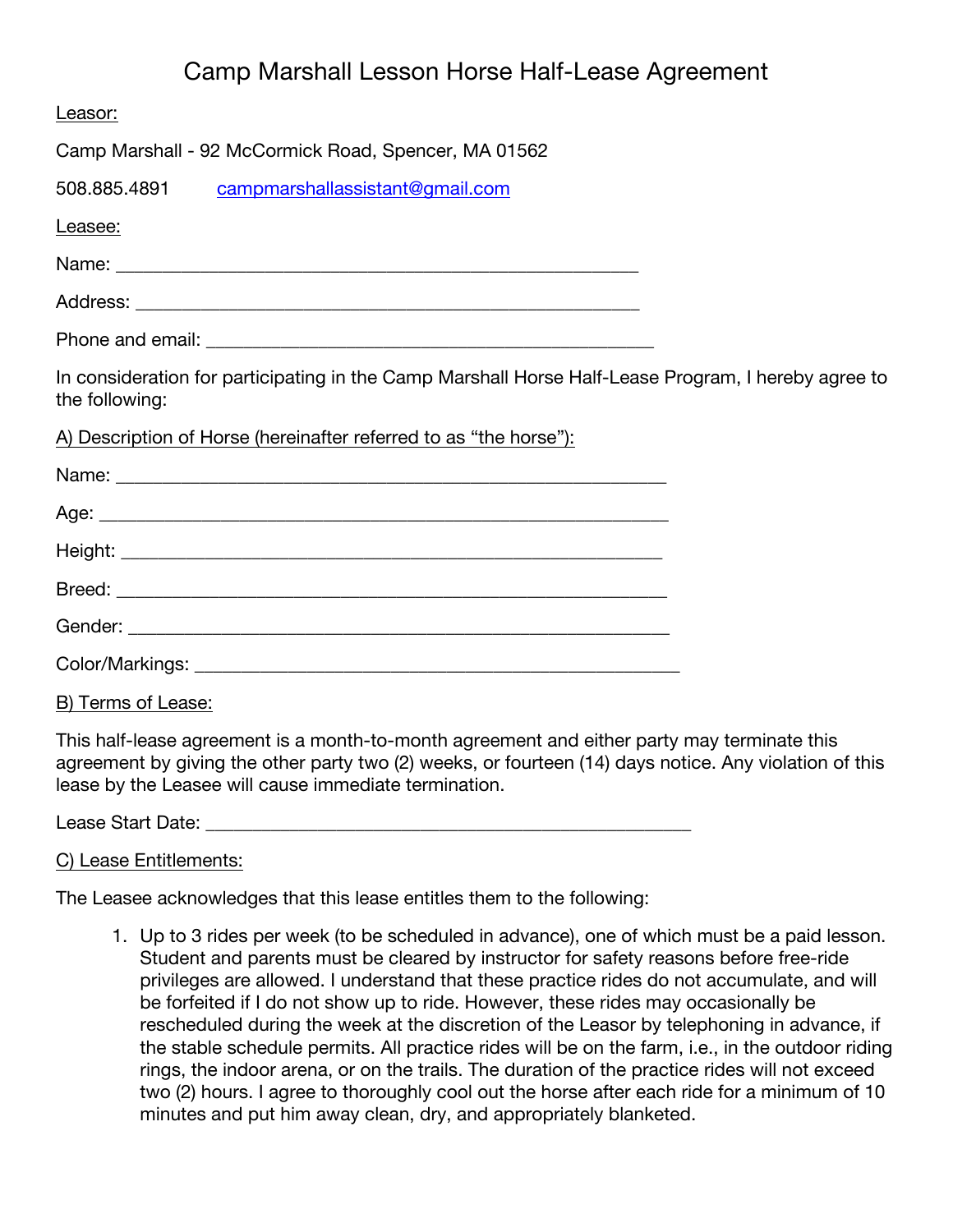- 2. Free Rides (non-lesson rides) must be first permitted by the riding instructor, and supervised by a parent or adult if the student is under 18 years old.
- 3. I agree to give 72 hours notice if the horse is to be leaving the property for shows, organized trail rides, etc. or any other reason. Camp Marshall has the right to refuse the horse to leave the property at any time. All events off property need prior approval from the Barn manager.
- 4. Use of tack and equipment, i.e., saddle, saddle pad, bridle, horse boots, blankets, brushes, halter and lead rope is provided by the Leasor. The Leasee may use his/her own equipment as long as it is safe, well-fitting and appropriate for the horse. The standard equipment to be used on the horse is:

| <b>Snaffle Bit</b> | <b>English Saddle</b> |
|--------------------|-----------------------|
|--------------------|-----------------------|

| Other Bit | <b>Western Saddle</b> |
|-----------|-----------------------|
|-----------|-----------------------|

| Jumping Boots if jumping |  |  |
|--------------------------|--|--|
|--------------------------|--|--|

- 5. Daily horse care provided by the Leasor (daily feedings, stall cleanings, turn in and out).
- 6. For the safety of our horses and students, the lease must be approved by the Leasee's riding instructor to ensure a capable and safe fit between horse and rider.

#### D) Purpose:

The Leasee is leasing the horse for the intended purpose of (check all that apply):

Lessons\_\_\_\_\_\_\_ Practice\_\_\_\_\_\_ Pleasure\_\_\_\_\_ Trail Riding\_\_\_\_\_

Clinics\_\_\_\_\_\_\_ Shows\_\_\_\_\_\_ Jumping\_\_\_\_\_ With Maximum Height of\_\_\_\_\_

The Leasor warrants the horse is fit for said purposes.

# E. Protective Headgear:

I agree to wear protective headgear (an SEI approved riding helmet) each time I ride. Riding without protective headgear instantly terminates this lease, and any lease exchange will be fortified.

# F. Riding Apparel:

I understand that sneakers, sandals, shorts, and restricting clothing are not appropriate riding apparel and I will not wear them while riding at Camp Marshall facilities. I agree to wear appropriate footwear, i.e., paddock boots, tall boots, or regular shoes with a low heel every time I ride.

# G. Sole Riding Privilege:

I understand that I have sole riding privilege and will not allow anyone else (family members, friends, relatives) on the horse during the lease period. Lease will be terminated and lease fee forfeited if I allow anyone else on the horse during the lease period.

#### H. Sole Owner of the Horse:

The Leasor is the sole owner of the leased horse and has complete authority regarding care and use of this horse by the Leasee.

# I. Emergency Care: